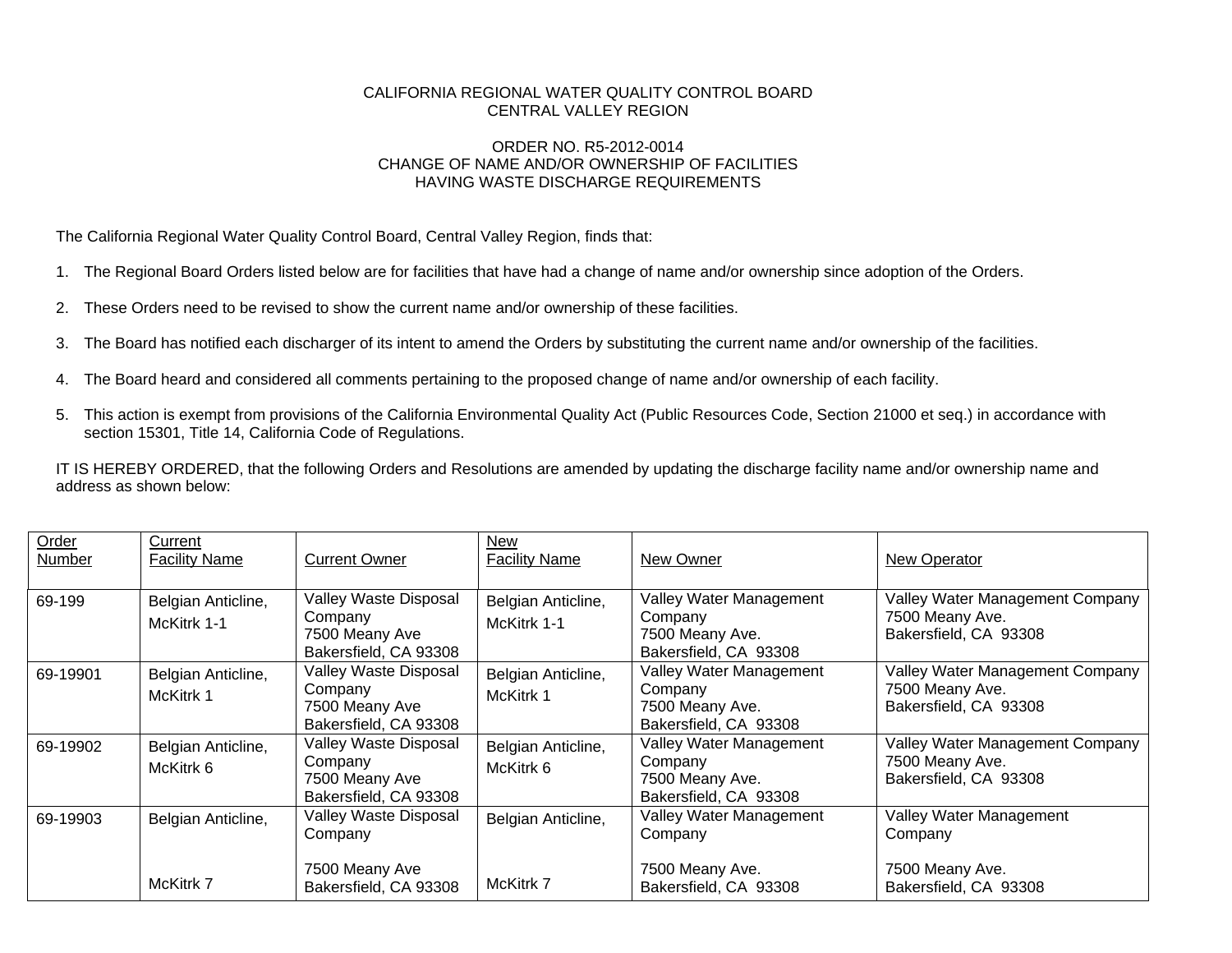## ORDER NO. R5-2012-0014 -2-

CHANGE OF NAME/OWNERSHIP

| Order<br>Number  | Current<br><b>Facility Name</b>                                               | <b>Current Owner</b>                                                               | <b>New</b><br><b>Facility Name</b>                                                   | New Owner                                                                           | New Operator                                                                |
|------------------|-------------------------------------------------------------------------------|------------------------------------------------------------------------------------|--------------------------------------------------------------------------------------|-------------------------------------------------------------------------------------|-----------------------------------------------------------------------------|
|                  |                                                                               |                                                                                    |                                                                                      |                                                                                     |                                                                             |
| 92-11037         | Edison, Fee 34                                                                | Valley Waste Disposal<br>Company<br>7500 Meany Ave<br>Bakersfield, CA 93308        | Edison, Fee 34                                                                       | Valley Water Management<br>Company<br>7500 Meany Ave.<br>Bakersfield, CA 93308      | Valley Water Management Company<br>7500 Meany Ave.<br>Bakersfield, CA 93308 |
| 58-349           | Edison                                                                        | Valley Waste Disposal<br>Company<br>7500 Meany Ave<br>Bakersfield, CA 93308        | Edison                                                                               | Valley Water Management<br>Company<br>7500 Meany Ave.<br>Bakersfield, CA 93308      | Valley Water Management Company<br>7500 Meany Ave.<br>Bakersfield, CA 93308 |
| R5-2007-<br>0066 | Kern Front No. 2<br><b>Treatment Plant -</b><br>Cawelo Reservoir B            | Valley Waste Disposal<br>Company<br>7500 Meany Ave<br>Bakersfield, CA 93308        | Kern Front No. 2<br><b>Treatment Plant -</b><br>Cawelo Reservoir<br>B                | Valley Water Management<br>Company<br>7500 Meany Ave.<br>Bakersfield, CA 93308      | Valley Water Management Company<br>7500 Meany Ave.<br>Bakersfield, CA 93308 |
| R5-2011-<br>0901 | Kern Front No. 2<br><b>Treatment Plant -</b><br>Cawelo Reservoir B            | Valley Waste Disposal<br>Company<br>7500 Meany Ave<br>Bakersfield, CA 93308        | Kern Front No. 2<br><b>Treatment Plant -</b><br>Cawelo Reservoir<br>B                | Valley Water Management<br>Company<br>7500 Meany Ave.<br>Bakersfield, CA 93308      | Valley Water Management Company<br>7500 Meany Ave.<br>Bakersfield, CA 93308 |
| R5-2009-<br>0837 | <b>Key Food</b><br>Ingredients<br>47641 W. Nees Ave<br>Firebaugh, CA<br>93622 | Olam West Coast, Inc.<br>7060 N. Marks Ave,<br>Suite 118<br>Fresno, CA 93711       | Olam Spices and<br>Vegetables Inc.<br>47641 W. Nees<br>Ave<br>Firebaugh, CA<br>93622 | Olam West Coast, Inc.<br>205 W. River Park Circle, Suite<br>310<br>Fresno, CA 93720 | Olam Spices and Vegetables Inc.<br>47641 W. Nees Ave<br>Firebaugh, CA 93622 |
| 01-024           | Midway-Sunset,<br>(BC1)                                                       | <b>Valley Waste Disposal</b><br>Company<br>7500 Meany Ave<br>Bakersfield, CA 93308 | Midway-Sunset,<br>(BC1)                                                              | Valley Water Management<br>Company<br>7500 Meany Ave.<br>Bakersfield, CA 93308      | Valley Water Management Company<br>7500 Meany Ave.<br>Bakersfield, CA 93308 |
| 01-026           | Midway-Sunset,<br>(BV1)                                                       | <b>Valley Waste Disposal</b><br>Company<br>7500 Meany Ave<br>Bakersfield, CA 93308 | Midway-Sunset,<br>(BV1)                                                              | Valley Water Management<br>Company<br>7500 Meany Ave.<br>Bakersfield, CA 93308      | Valley Water Management Company<br>7500 Meany Ave.<br>Bakersfield, CA 93308 |
| 01-027           | Midway-Sunset,<br>(BV2)                                                       | Valley Waste Disposal<br>Company<br>7500 Meany Ave<br>Bakersfield, CA 93308        | Midway-Sunset,<br>(BV2)                                                              | Valley Water Management<br>Company<br>7500 Meany Ave.<br>Bakersfield, CA 93308      | Valley Water Management Company<br>7500 Meany Ave.<br>Bakersfield, CA 93308 |
| $01 - 028$       | Midway Sunset,                                                                | Valley Waste Disposal                                                              | Midway Sunset,                                                                       | Valley Water Management                                                             | Valley Water Management Company                                             |